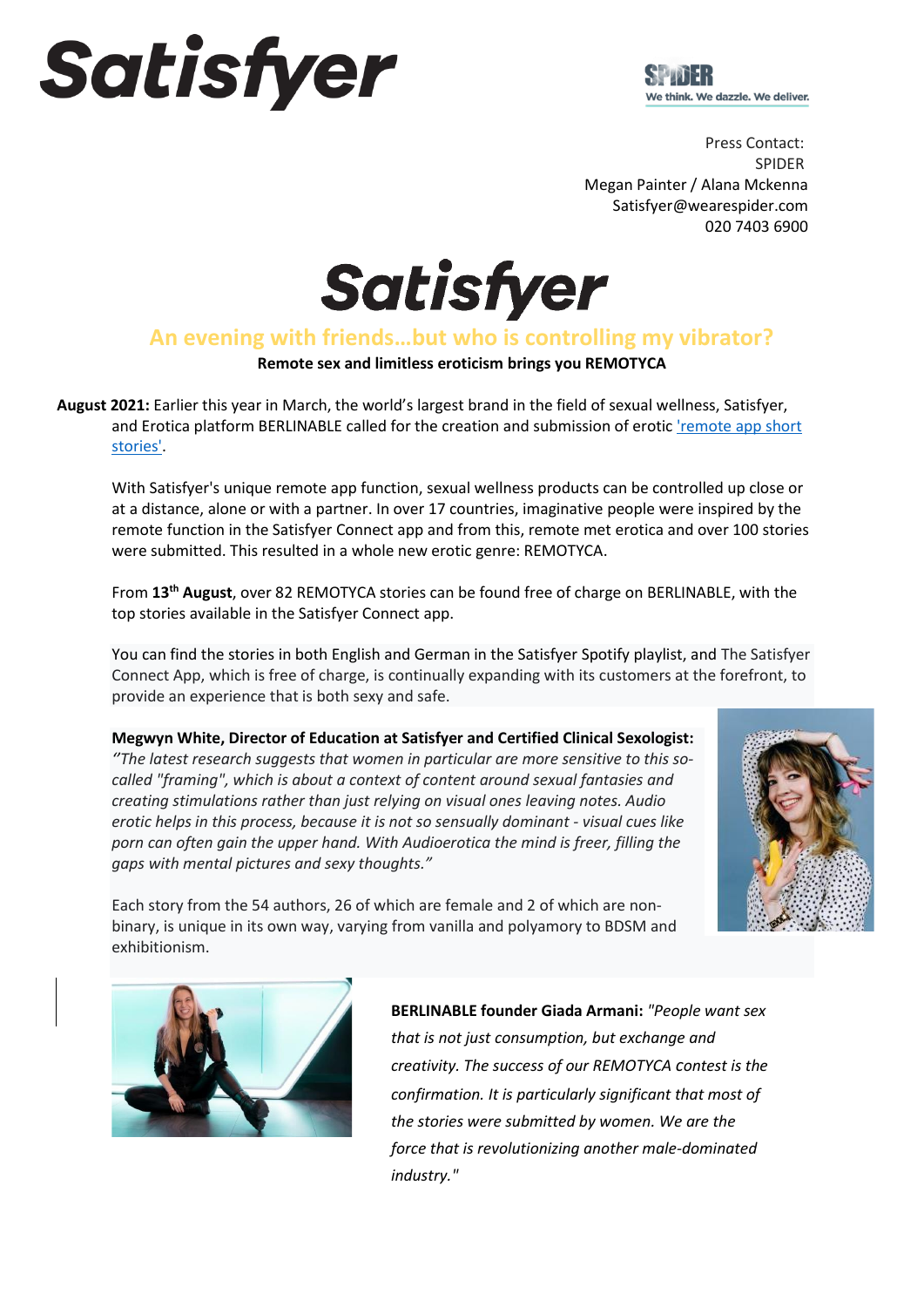## Satisfyer

These three REMOTYCA stories give you a sneak peek into the world of remote erotica, but you can find all stories at<https://berlinable.com/remotyca> .

#### **The Wardrobe by Kelvin Sparks (he/him), UK**

#transgender #bdsm #bondage #poly

*Kelvin writes about a special game in a polyamorous circle of friends. Protagonist Luke is tied up, locked in a closet and has to guess who of his three friends is controlling the vibrator. How well does he really know his closest environment?*

#### **The Bedroom Boot Camp by Ian Fox, USA**

#hetero #longdistance #couplefun

*Denny has to tell his girlfriend Janka that he will be working for half a year Is relocated abroad. She is not at all happy about it, but already has one exceptional solution ready. This is the start of the Bedroom Boot Camp…*

#### **An Unexpected Gift by Andy D, UK**

#mixedpov #publicsex #straight

*Two couples with differences beyond imagination find themselves in an unplanned and unstoppable, yes pleasurable mix-up.*

-Ends -

*Notes to editors:*

#### **About Satisfyer**

Blending tech innovation and sexual health, Satisfyer is the leading sexual wellness brand dedicated to creating pleasurable, multi-sensory experiences for consumers. Established in 2016, Satisfyer is the largest global sexual wellness brand advocating that sexual health is for everyone, regardless of their sexual preference, socioeconomic background, age, gender or skill level.

As the fastest growing sexual wellness brand worldwide, Satisfyer is now available in more than 100 countries, with over 200 products and over 190 design awards. Satisfyer offers the most comprehensive and robust assortment of high-quality and innovative products, all at accessible prices. The company's award-winning innovation, Satisfyer Connect, is a free app that integrates touch, sound and haptic feedback, allowing users to explore creating their own personalized pleasure programs and virtually control the device of a partner seamlessly. The app is consistently updated and offers new user experiences for your app enabled Satisfyer product. Satisfyer leads the category in many countries, due to its marquee product, the Pro 2, with over 25 million sold since 2016, and 100.000+ reviews on Amazon.

#### **About BERLINABLE**

**[BERLINABLE](https://berlinable.com/)** is the world's first platform for exclusive Erotica art, audio and eBooks. Founded in Berlin, the capital of hedonism, BERLINABLE fuels the new SexTech & sexual wellness revolution